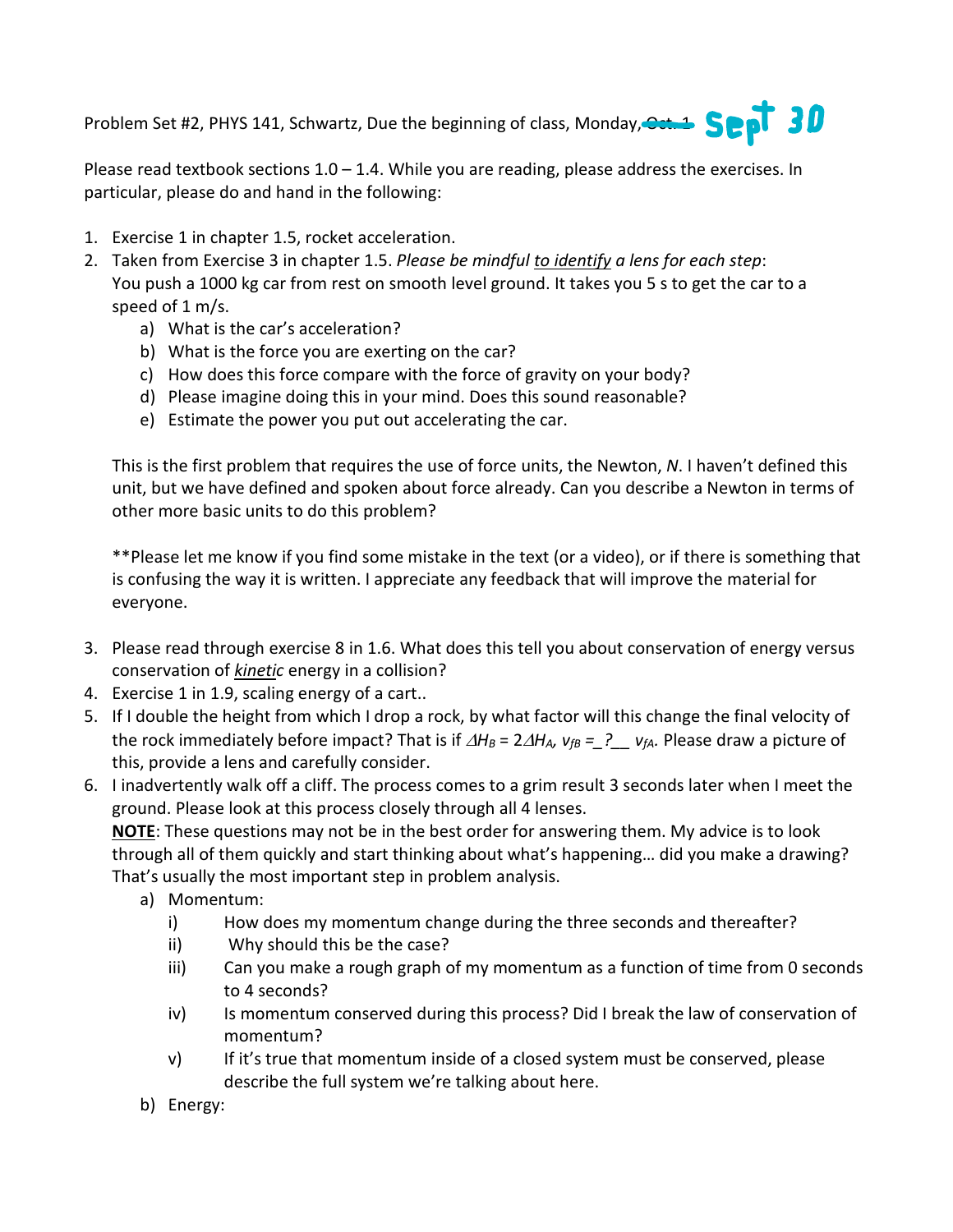- i) Please identify energy transitions or state why there are none.
- ii) What is the energy at the very beginning? What is the form of energy at the very end?
- iii) Was energy conserved? Please describe.
- c) Forces:
	- i) Is there a force or forces acting on me? Please identify.
	- ii) I've defined a force as an interaction between two bodies whereby momentum is transferred. Can you identify two bodies? What do we mean by momentum is transferred? What is happening?
- d) Kinematics:
	- i) Can you describe my motion? What might my speed look like as a function of time. Can you make a speed vs time graph?
	- ii) Can you describe my height as a function of time? Can you make a height vs time graph?
- 7. Imagine a 5 kg box sliding down a frictionless curved track at the edge of a 60 m high cliff as shown at right. We would like to know how fast it's going at the bottom. Neglect air friction.
- a) Describe using each of the four lenses, what is happening in this process.
- b) Which lens is the most helpful to find the final speed of the block at the end?
- c) Please find out the speed at the bottom of the track.

Now imagine that there are two other tracks that the box could use as shown at right, bottom.

- d) Which track should we use for the fastest final speed, or would all three tracks yield the same final speed? Which lens do you look at this problem through? Please explain your answer.
- e) How about if we wanted to know which was going the fastest *half way* down the total length of its path?
- f) If three identical frictionless boxes were released at the top of each track, which would get to the bottom